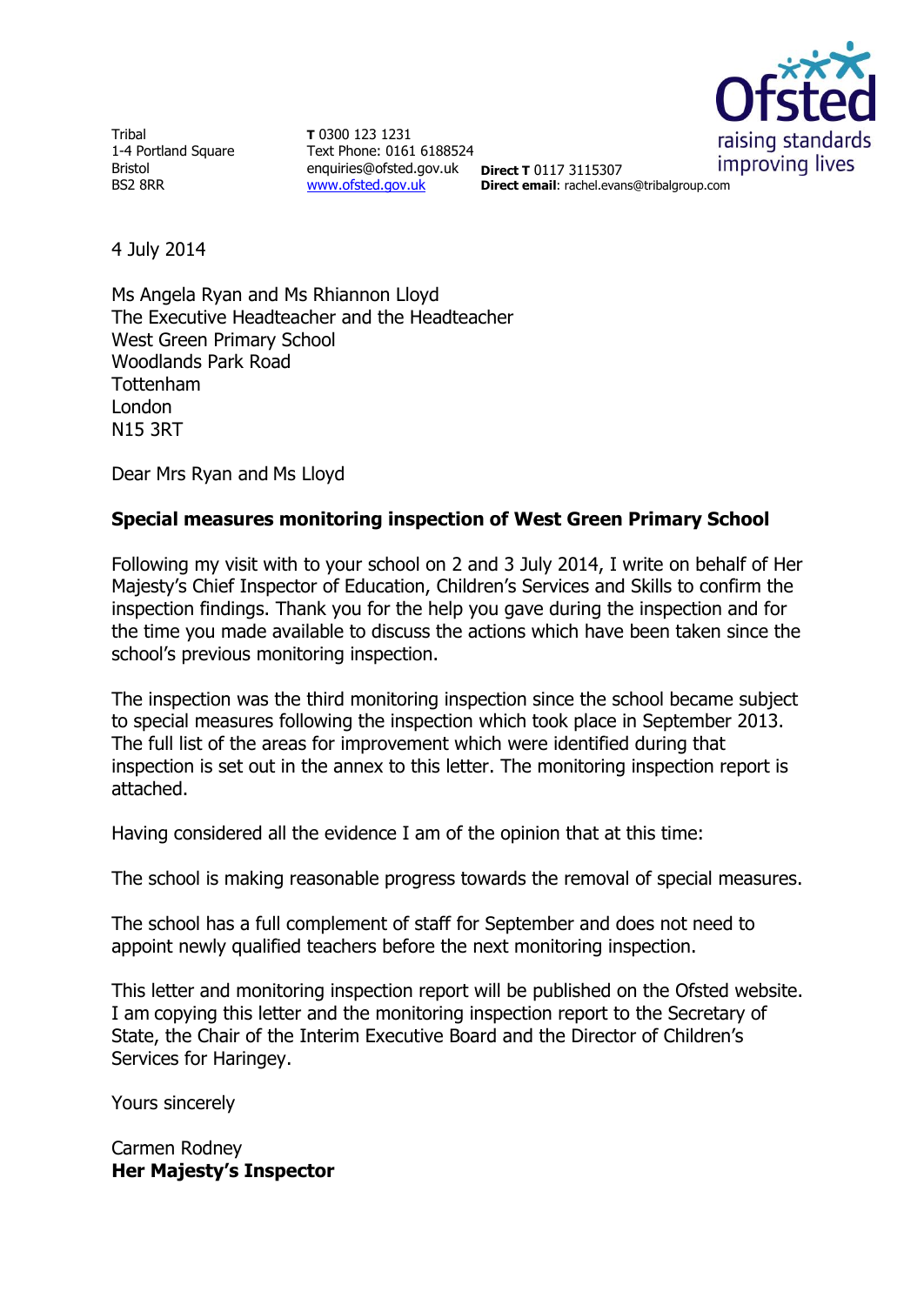

# **Annex**

## **The areas for improvement identified during the inspection which took place in September 2013**

- **IMPROVE** Improve urgently the quality of teaching in order to raise the achievement of pupils, particularly in Key Stage 1, for boys and reading across the school, by ensuring that:
	- − expectations are consistently high and work is sufficiently challenging and matched to the different levels of ability so that more pupils reach the higher levels at the end of Year 2 and Year 6
	- − teachers assess pupils' progress more regularly in lessons and, where needed, adapt and change work more quickly to help pupils make faster progress and keep on task
	- − teaching assistants are involved in supporting pupils' learning from the start of the lesson so that pupils are immediately engaged in activities
	- − more opportunities are planned into lessons for pupils to develop and apply their reading skills in all subjects
	- − all marking matches that of the best, so that pupils know clearly why work is good and specifically what to do next to improve and that pupils are expected to respond to teachers' comments.
- **IMPROVE LEADERS** Capacity to secure and sustain improvements in the quality of teaching and pupils' achievement by ensuring that:
	- − the pace of change speeds up and evaluation of the school's work focuses firmly on its impact on pupils' achievement
	- − weaknesses in teaching, including that in the specialist resource base, are eliminated rapidly with a sharp focus on pupils' progress during lesson observations
	- − transition is well planned and effective across the year groups and key stages to make sure that pupils' attainment does not regress in their new class, especially between the Early Years Foundation Stage and Year 1
	- − an agreed plan for improving literacy, and in particular how to improve standards in reading for boys, is put in place as soon as possible, including precise details about how activities across the curriculum will enable pupils to develop their reading and writing skills
	- − rapid action is taken to address the underachievement of different groups, including boys and those pupils supported through the pupil premium funding, monitoring its impact closely
	- − rapid action is taken to improve rates of attendance so that these improve to being at least in line with the national average
	- − the skills and expertise of new and inexperienced leaders with particular responsibilities are developed, especially in the support of teachers to improve rates of progress within their year groups
	- − the interim executive board ensures that all policies, including those related to performance management, are agreed and in place as soon as possible.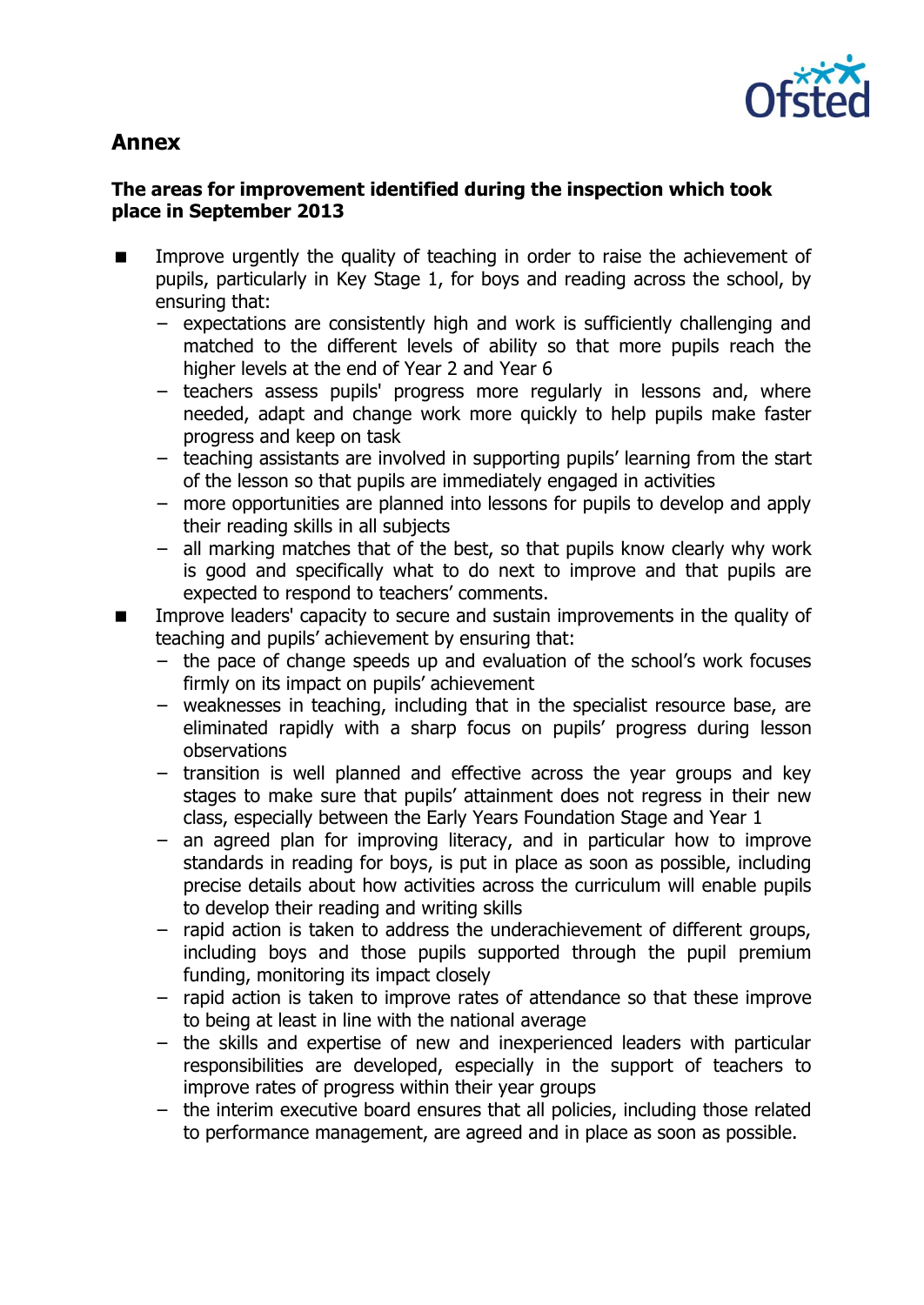

# **Report on the second monitoring inspection on 2 and 3 July 2014**

#### **Evidence**

Inspectors observed the school's work, scrutinised documents and met with senior and middle leaders. They met a group of pupils, all teaching assistants, parents, the Chair of the Interim Executive Board (IEB) and another governor. Additional meetings were held with the special educational needs coordinator, two mentors and leading mentor from Campsbourne Primary School. Discussions were also held with the Local Leader of Education from Lea Valley Primary School and the School Improvement Adviser from the local authority.

#### **Context**

Since the previous monitoring inspection, a number of important changes have taken place. A new staffing structure is now in place and the school will have a full and permanent staff in place for the start of the new school year in September. The new head of school formally took up the permanent appointment in April 2104 and the executive headteacher has also been appointed to the permanent position.. Temporary arrangements are in place to ensure that the school continues to meet the statutory arrangements for special needs. A middle manager from Campsbourne Primary School, the main partner school, and a senior teacher from Millfield Primary School, Hackney, both lead on special needs. Senior leaders were interviewing for the permanent position during the monitoring inspection. A Local Leader of Education will be working with the school part time next term.

Three other members of staff from Year 5, Year 1 and Reception will be leaving at the end of the current term. Experienced teachers have been appointed to take over the responsibilities for these classes.

The interim executive board is currently holding discussions about the future of the school with the local education authority and the Department for Education. Whereas the Department for Education has found a potential sponsor for the school, the local education authority and the IEB have proposed a continuation of the partnership work with Campsbourne Primary School. A decision is expected at the end of the current academic year. The local authority has undertaken the assessments for both proposals.

#### **Achievement of pupils at the school**

The progress that pupils make continues to improve since the last monitoring inspection. The most recent checks on pupils' progress and predicted national test results show that standards are rising, particularly in Early Years Foundation Stage and Key Stage 2. While progress is so much better since the previous inspection, the senior leaders acknowledge that some pupils, particularly those in Key Stage 1, have been incorrectly assessed over a long period of time. Problems with the use of incorrect progress information depressed achievement as teachers did not have an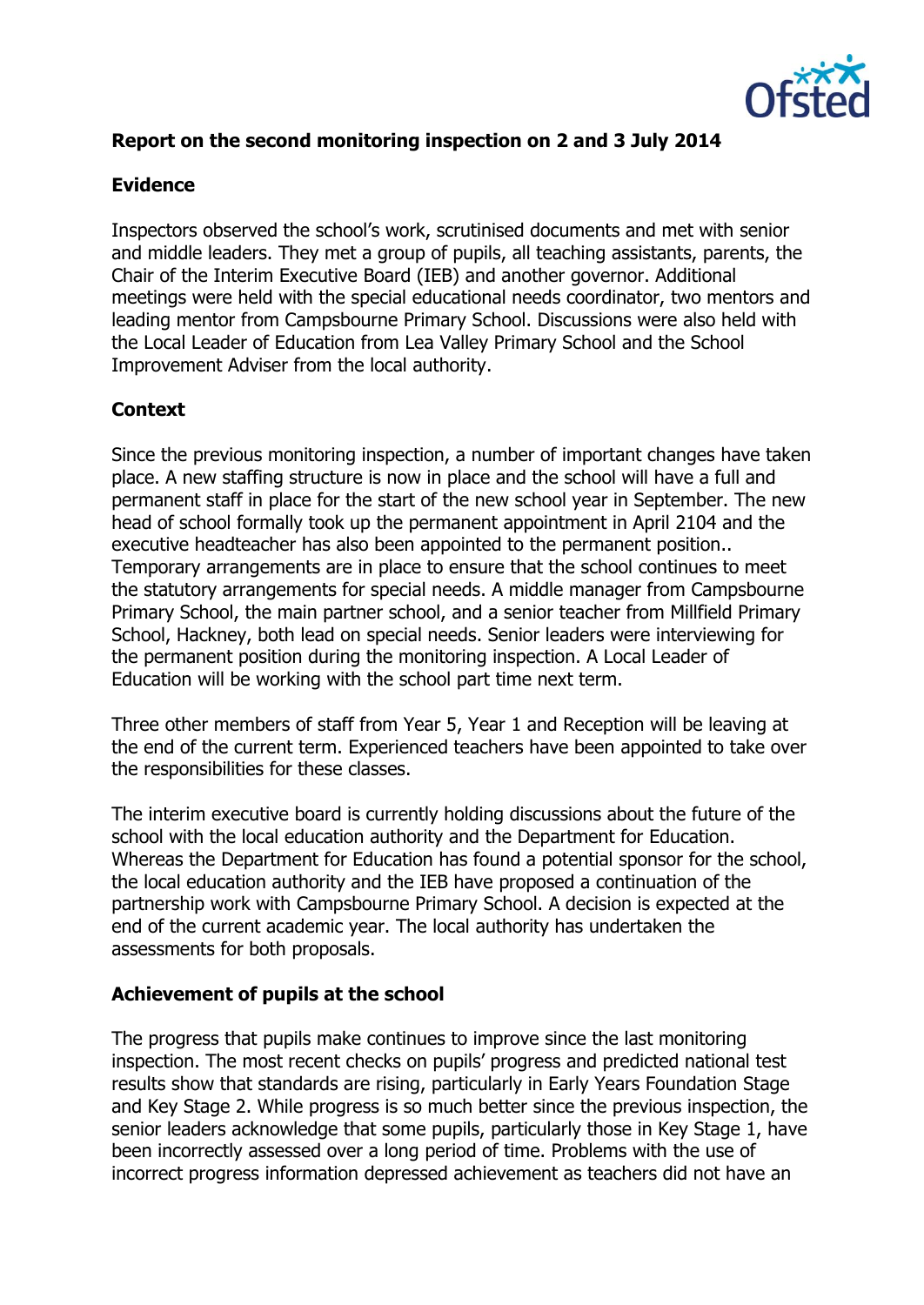

accurate picture of pupils' skills. Consequently, resources and approaches to tackle underperformance were not well targeted. When combined with previously inadequate teaching, this meant that pupils did not achieve well. Since the second monitoring inspection, senior leaders have now established clear systems for tracking and moderating pupils' progress and providing targeted support. Having resolved these issues, senior leaders are expecting a significant rise in the 2014 national tests. As a result of the improvement in teaching, no group, as seen in lessons, now makes slow progress, including those pupils in the resource base. This is because the school is ensuring that pupils who are struggling have the support needed to make better progress.

Pupils speak positively about their school and are proud of it. They say that their teachers 'push them to achieve well' and they have help and extra time to learn. Parents also confirmed these views. Pupils also say they are challenged in their learning, but are keen to have harder work. The school has set ambitious targets for raising standards and the records of pupils' progress show that it is on course to meet them.

A range of clear actions to improve reading skills is having a direct impact on pupils' grasp of reading and interpreting texts with understanding. For example, records of progress show good gains of between three months and two years in relation to reading and comprehension work. Writing continues to be an area for improvement particularly in Key Stage 1, primarily because on entry too few children are fluent in English. A revision of the programme of work offered has led to extending the time for developing pupils' literacy and numeracy skills. Additional sessions for pupils with specific learning needs and others, help those who are struggling. The increased focus on developing phonics skills (the sounds letters make) and speaking is helping pupils to begin mastering the English language. From September 2014, more formal and direct teaching of literacy and numeracy work is planned to ensure that pupils are well prepared to make the transition to each year group and key stage. A sound start has been made to selecting suitable reading resources for boys. Additionally, a well-planned mentoring programme, targeted at boys and pupils requiring support, is being launched in the autumn term.

#### **The quality of teaching**

The range of approaches highlighted in the last monitoring inspection is continuing to lead to improvements in teaching. The school is gradually moving towards the targets for teaching set out in the action plan. Senior and middle leaders have increased the monitoring of teaching to develop practice and consistency quickly in relation to planning and the use of resources. Frequent observations of classroom teaching and scrutiny of pupils' books, combined with pupil progress meetings, have been helpful in setting targets for individuals. They have also helped identify outstanding areas for development. Opportunities for teachers to shadow seasoned practitioners continue and a short term plan for the Local Leader of Education to work with staff whose practice is not yet good has started. While the school still evaluates the quality of teaching with the local authority, it is now well placed to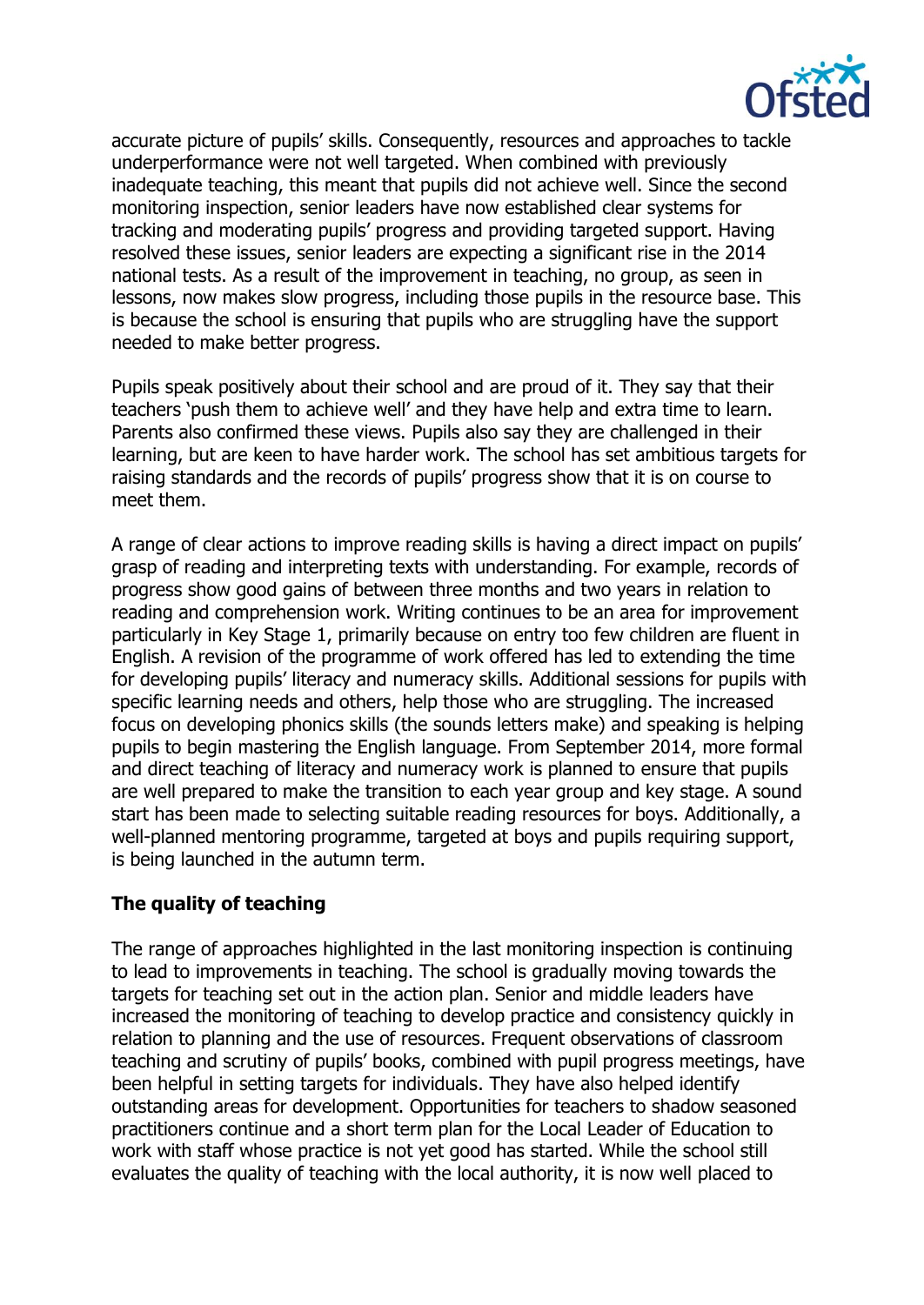

take control of short- and long-term monitoring. The findings of this visit are similar to the school's monitoring information. While teaching is much improved, the final 'push' to move teaching from requiring improvement to good is continuing.

Some of the main thrusts in developing teaching have been to raise teachers' expectations, increase pace, use assessment information well to match work to pupils' needs, and develop the quality of marking and feedback. Better planning and use of assessment information underpin the improvement seen in each monitoring inspection. Pupils are also being challenged more, but there is insufficient pace in a minority of lessons because teachers do not grab the opportunities to stretch pupils who are very keen to learn. Pupils have noticed the changes, but their views that they could still be challenged more are correct. A few staff do not use a range of approaches to develop pupils' thinking. This prevents pupils from developing breadth and depth to their learning. Learning therefore requires improvement when these features are seen, instructions are not clear and the approach to developing pupils' skills is not effective.

When teaching is good, teachers constantly build on pupils' knowledge and misconceptions are dealt with quickly, as seen in the resource base. Pupils apply the new skills taught immediately and master them, as illustrated in the Year 5 mathematics lesson. In these lessons, behaviour is impeccable. The quality of marking is developing further and more pupils are using the 'green' pen to respond to teachers' comments.

Teaching assistants mostly work well with pupils, particularly when they provide clear explanation, show them how to do the work and encourage them to use the taught skills.

#### **Behaviour and safety of pupils**

As at the previous monitoring inspection, behaviour is good both in lessons and around the playground. Pupils in all year groups are keen and willing to learn. They play well together and enjoy the new changes to their playtime when they are can join in the organised team games under the watchful supervision of non-teaching staff. Pupils are keen to influence change and highlighted areas that they would like to improve. For example, the reward system, choice of books for boys, more use of the library and re-designing the playground to make it 'green'. Pupils report that they are safe because staff are highly visible and they trust them.

Attendance has improved and is currently above the national average. The school has had only one fixed-term exclusion since the previous monitoring inspection.

#### **The quality of leadership in and management of the school**

The leadership team has been strengthened and this has led to leaders increasing their capacity to help the school improve at all levels. The senior leaders work very well together as a cohesive team. As a result, the school runs smoothly on a day-to-